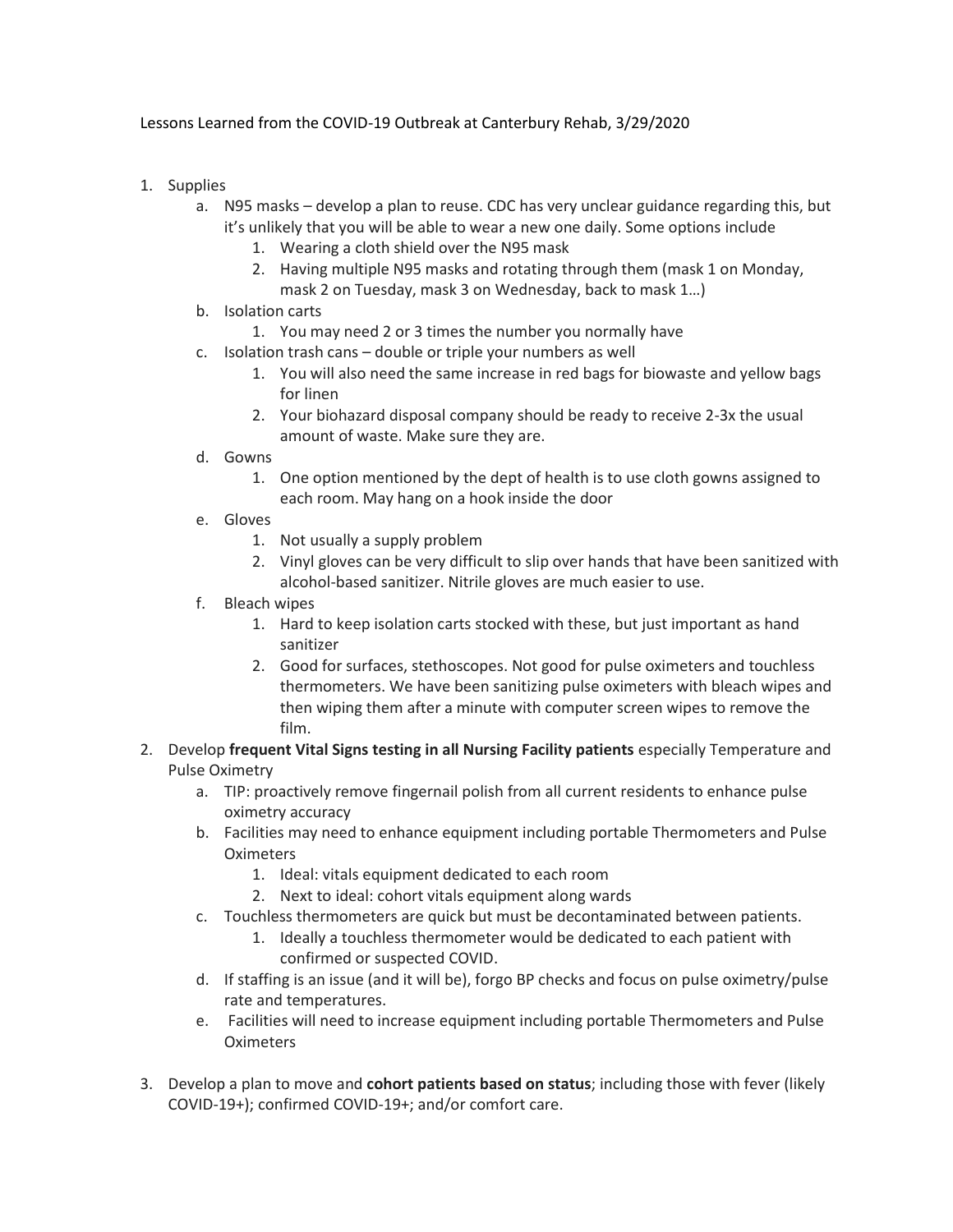- a. Ideally, an entire unit would be cleared and ready to accept COVID patients
- b. Next to ideal: set aside a hallway to accept COVID patients
- c. Basic: designate rooms at the end of a hallway for COVID patients.
- **d. Do not underestimate how much time and personnel will be involved in moving patients**
	- 1. Increase staff and hours in housekeeping
		- 1. They will need to be prepared to quickly deep clean any room vacated by COVID-positive or suspected patients
	- 2. Designate personnel to move beds
		- 1. Ideally this would not involve your nursing or CNA staff
		- 2. You will receive test results in the afternoon, just when your 9-5 staff is going home. Make a contingency plan to move 3-5 patients per day at 4pm or later.
	- 3. Think about portable storage containers (PODS) in which to store patient belongings. You can also disinfect belongings in these containers
- 4. Develop a spreadsheet to track all patients under suspicion for COVID. Minimum data would include:
	- a. Room number/hospital
	- b. Name
	- c. Age
	- d. Onset of symptoms/beginning of quarantine
	- e. End of quarantine
	- f. Date of testing
	- g. Results of testing
	- h. Code status, Hospitalization status
	- i. Whether family has been contacted re. status and whether ACP discussion has been held
	- j. Date of deaths
- 5. Start Goals of Care conversations early. Talking points:
	- a. COVID can be lethal for elderly residents and for those with multiple diseases
	- b. Your facility has and will continue to offer a robust set of services for symptom management as well as palliative care
	- c. If a resident develops acute respiratory failure, experience and studies have shown that it is highly unlikely they will recover even with hospital transfer and ventilation
	- d. Transfer to the hospital will put a frail elder at further risk of trauma, exposure to diseases and interventions that will be unlikely to help.
	- e. Comfort care in a familiar setting by nurses, aids and doctors that know their history, personality and proclivities is the kindest, most humane way to ensure comfort and dignity at the end of life.
	- f. Ensure RESUSCITATION and TRANSFER PREFERNCE information is clearly marked / accessible for ALL HEALTHCARE WORKERS
- 6. Given restrictions on STAT BOXES, consider **ordering comfort medication**s (liquid morphine, liquid lorazepam and atropine) when patients develop fever and/or respiratory symptoms and/or COVID+ test result.
	- 1. Use your Pyixis Machine or Omnicell to ensure a robust supply of comfort meds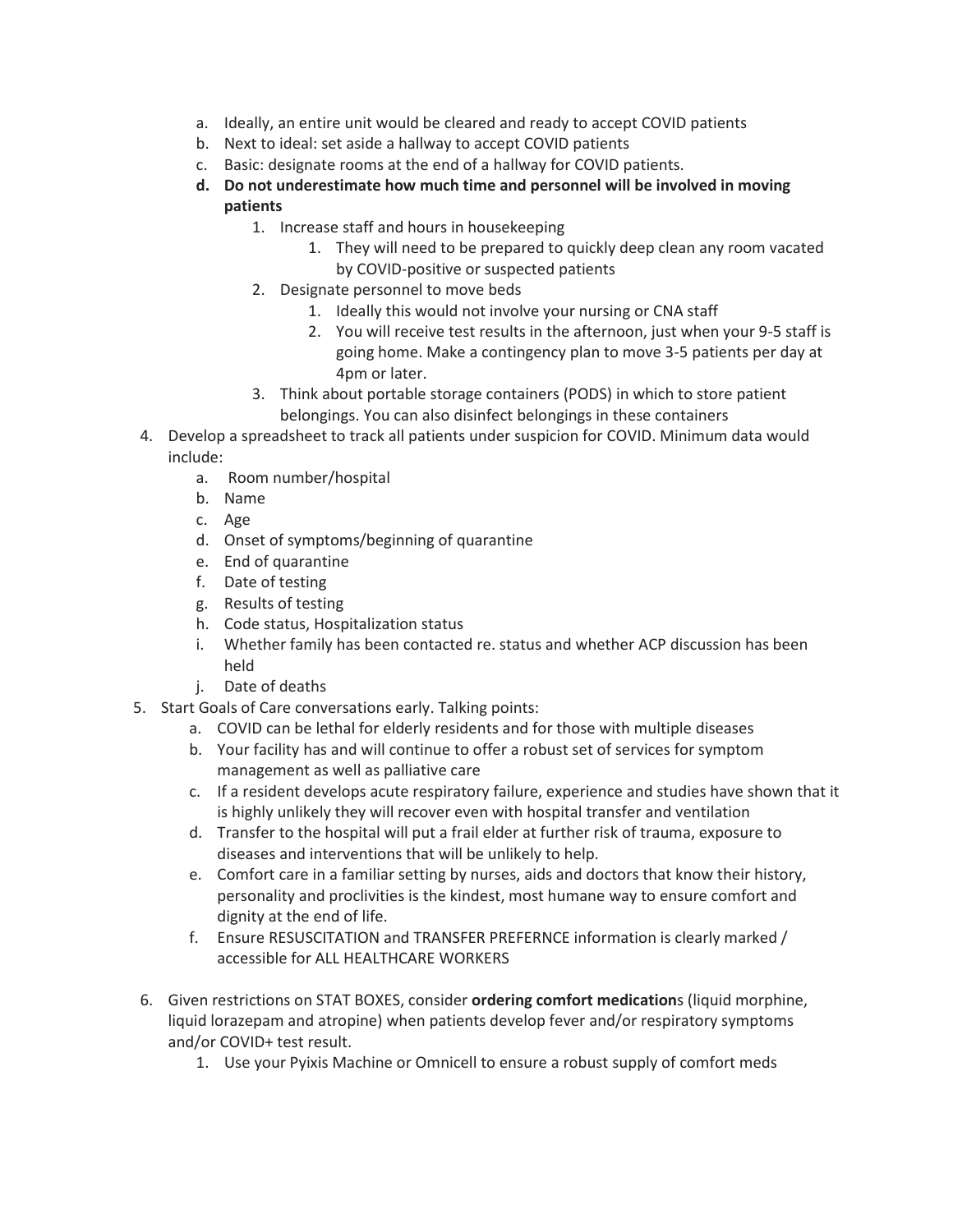- 7. NH should consider immediate **comfort care staff education** on shortness of breath / respiratory distress at end of life and consider partnering with Hospice for an **emergency Hospice support line for staff**
- 8. Staff PPE should be based on guidance from the CDC but **develop a plan to have ALL STAFF FIT TESTED**
	- a. Note, this may be an area where health systems or the Dept of Health can support our local Nursing Homes by offering support for staff FIT TESTING
- 9. Health systems should consider obtaining a **list of employed medical staff that support local Nursing Facilities** as secondary roles. This information may be critical for communication if there is an outbreak at a specific facility.
	- a. Note: Some facilities will need support if/when Medical Director is unable to return to work; recommendation to plan ahead for this circumstance. Telehealth services should be engaged early.
- 10. Nursing facilities should consider **assessing the % of staff that have secondary positions at other nursing facilities** as if there is an outbreak, their staffing may be reduced by this amount.
	- a. For example, Virginia Department of Health has restricted staff who has worked at Canterbury from working at any other medical, nursing, or high risk facility.
- 11. Trim down medication lists
	- a. Given the expected decrease in staffing, either delete or postpone administration of non-essential medications. We have been giving a one month delay in administration of all non-essential meds such as statins, vitamins, supplements, anti-Alzheimer's meds
- 12. Treatment:
	- a. We have found a significant amount of bronchospasm in our COVID patients
		- 1. Short acting bronchodilators have helped
			- 1. MDI with spacers in those that can use them
			- 2. We have used nebulizers in patients that can't synchronize a deep breath with the spacers
		- 2. For our patients with COPD, steroids seem to help. It is important to note that the CDC is recommending against widespread steroid use for COVID positive patients: *"Corticosteroids should be avoided, because of the potential for prolonging viral replication as observed in MERS-CoV patients, unless indicated for other reasons. For example, for a chronic obstructive pulmonary disease exacerbation or for septic shock per Surviving Sepsis guidelines".*
		- 3. Further discussion can be found at [https://www.cdc.gov/coronavirus/2019](https://www.cdc.gov/coronavirus/2019-ncov/hcp/clinical-guidance-management-patients.html) [ncov/hcp/clinical-guidance-management-patients.html](https://www.cdc.gov/coronavirus/2019-ncov/hcp/clinical-guidance-management-patients.html)
		- 4. We think it's reasonable to try a burst of steroids in those with a history of chronic lung disease or with severe bronchospasm
		- 5. We have used Prednisone 60 mg or Solumedrol IM, 60-120 mg stat followed by Prednisone 20-40 mg qd for 5 days. With the above CDC guidelines in mind, we will probably limit our steroid use to a single dose and then reassessment.
	- b. Oxygen helps with symptoms
		- 1. We have used NRB masks with high flow oxygen to provide comfort in some severe cases. Saturations on presentation have been in the low 60s at times.
	- c. As noted above, be ready with morphine and lorazepam
- 13. 4 observed courses
	- a. Indolent course, deadly
		- 1. Initial 24-28 hours of fever and severe respiratory symptoms
		- 2. Stabilization for 3-5 days